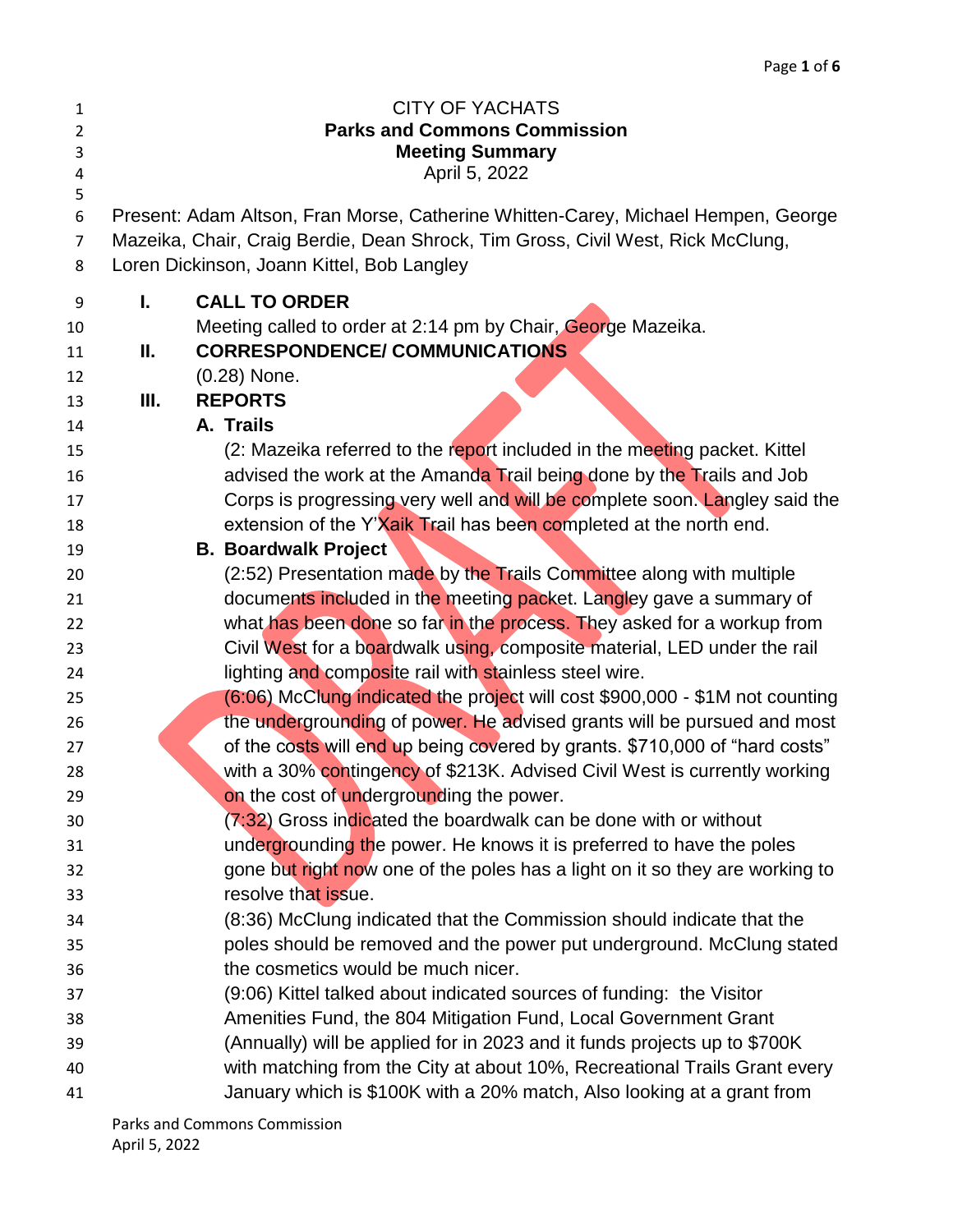- Travel Oregon and OCVA (Oregon Coast Visitors Association); View the Future started a fund for the boardwalk last year and there is \$26K in that fund. She advised there are also smaller grants available that could cover "extras".
- (12:47) Dickinson agreed when Langley advised the timeline for the project is not locked in stone. He referred to the estimated timeline included in the packet. He advised it will be updated as the project goes through its different phases. He indicated things that would affect the timeline are: getting on City Council's agenda and timelines set between 10 McClung and the contractors. He stressed the timeline is very general and will change.
- 12 (15:03) Berdie asked what type of payment structure there was on a **project such as this. Dickinson explained that they presented the design aspect but this project is more CIP** and McClung can answer those
- questions. McClung referred to Gross of Civil West.
- 16 (16:30) Gross explained the bidding process and how contractors may 17 structure their payments, usually monthly payments with a percentage **retained.** He did indicate that payments requested should match the **19 amount of work that has been completed. McClung and Gross continued** to discuss how payments may be structured. Gross discussed the
- **undergrounding of power and that it is a totally separate project and PUD** 22 will request their costs up front. They also discussed timing of PUD work
- depended on what type of transformer would be needed ranging from two 24 to three months to a year. McClung referred to the sale of the Landmark property and advised that had a three-phase transformer and the
- purchase of that property would save money on the boardwalk project. (21:08) Mazeika asked if the boards were running parallel or perpendicular 28 to the street. Langley said that has not been determined yet as there are
- ADA considerations. Mazeika then asked about lighting choices. Dickinson responded saying lighting will depend on the new City
- **Starting Cordinance and went on to say project lighting is different than street** 32 lighting and the team has yet to determine if street lighting is needed. (22:28) Mazeika then asked about the impact of the undergrounding of power on the timeline and who was paying for the archaeology. McClung responded that the City would be responsible for the archaeology and that
- he did a walk through with PUD a couple months ago. He advised if the
- need for a three-phase transformer could be eliminated the cost of undergrounding would be significantly less. Langley advised SHPO
- doesn't want to weigh in until engineering is at least 80% complete.
- Discussion was held regarding timing of the boardwalk versus
- undergrounding the power.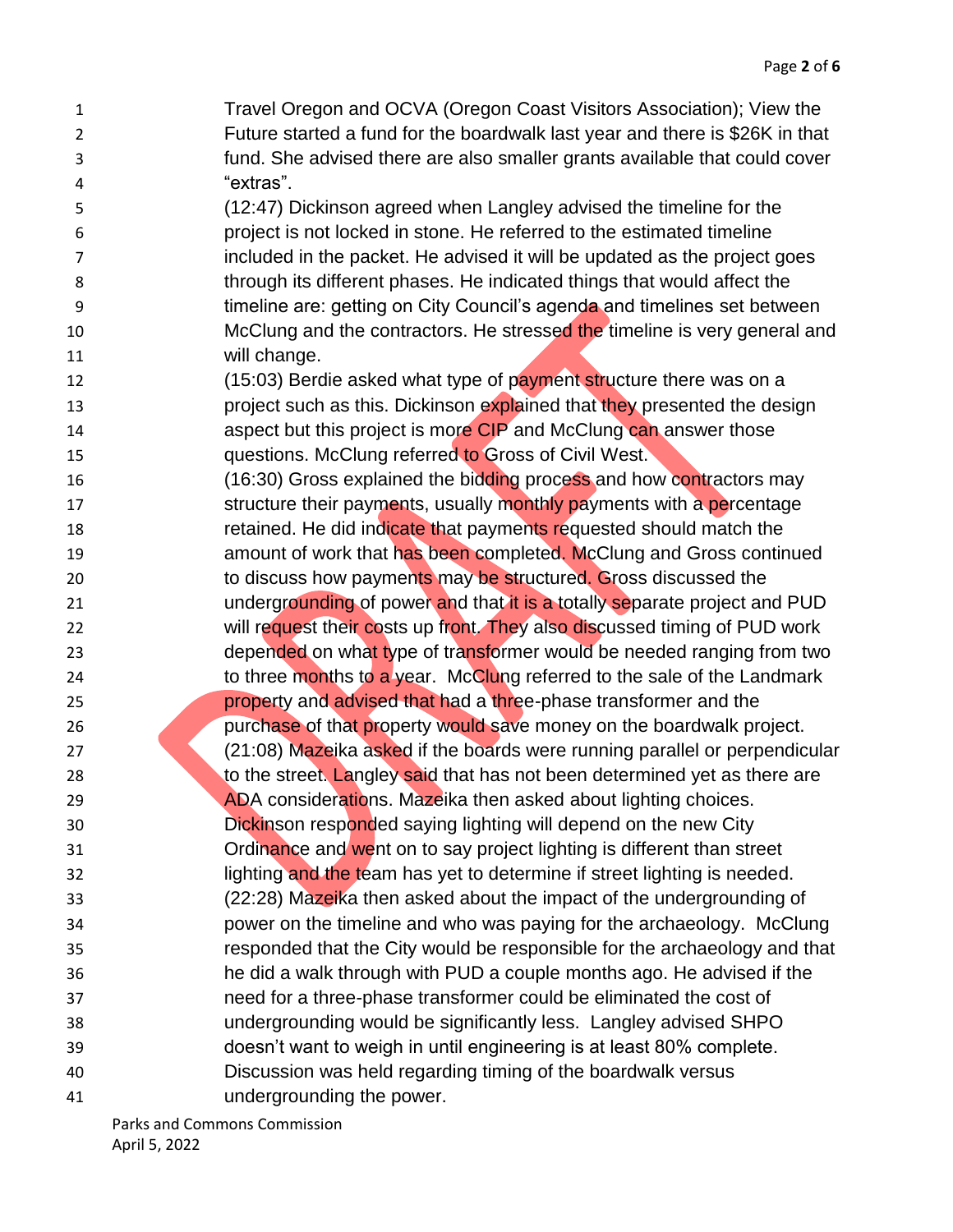(25:52) Stott interjected that it seemed like two separate projects and that the undergrounding perhaps needed to go first. She recommended that it be presented to Council as two separate projects. (26:39) Berdie asked about the length of railing for the boardwalk and then a separate amount for an overlook. Gross addressed why it was presented in the manner it was. (28:30) Quinton Smith of Yachats News asked about the superstructure/ pilings under the boardwalk and how far out they would go. Gross explained the construction and location. 10 (30:33) Langley then asked the Commission if they were comfortable with 11 what has been presented if they would go to City Council and ask Council to approve McClung to obtain engineering services. 13 The Commission after listening to the presentation from the design team, recommends that the City Council do the same and subsequently **authorize city staff to contract for design engineering services through the project board, to be considered separately and independently from any**  undergrounding. Discussion was held and Gross indicated that approving **and moving ahead with the undergrounding is good, but actually doing it** 19 before the boardwalk would be a mistake as it would get in the way. The two projects need to be coordinated. (37:02) Mazeika made the motion that: **Parks and Commons recommend to City Council to approve move forward with the undergrounding of electricity utilities from Beach Street to Highway 101 and take whatever steps necessary to find out what the cost will be to facilitate compliment the Boardwalk Project.** Discussion was held on wording of motion (changes indicated above via strikeouts and red **print). Further discussion was held regarding possible costs and wording** 28 of motion **Vote:** Altson, yes; Berdie, yes; Hempen, yes; Morse, yes; Shrock, yes; Whitten-Carey, yes; Mazeika, yes. **Motion Carried unanimously.** (39:53) Langley restated his wording for a motion: **The Parks and Commission after listening to the presentation from the Boardwalk Design Team, recommends that encourages the City Council do the same to ask for a similar presentation from the Design Team and subsequently authorize city staff to contract for design engineering services. through the project board.** *Note: This did not actually come from a Commission member; is it considered a viable motion pursuant to Oregon Public Meeting Law?* **Vote:** Altson, yes; Berdie, yes; Hempen, yes; Morse, yes; Shrock, yes; Whitten-Carey, yes; Mazeika, yes. Discussion was then held on the best way to getting the motion in front of City Council in a timely fashion.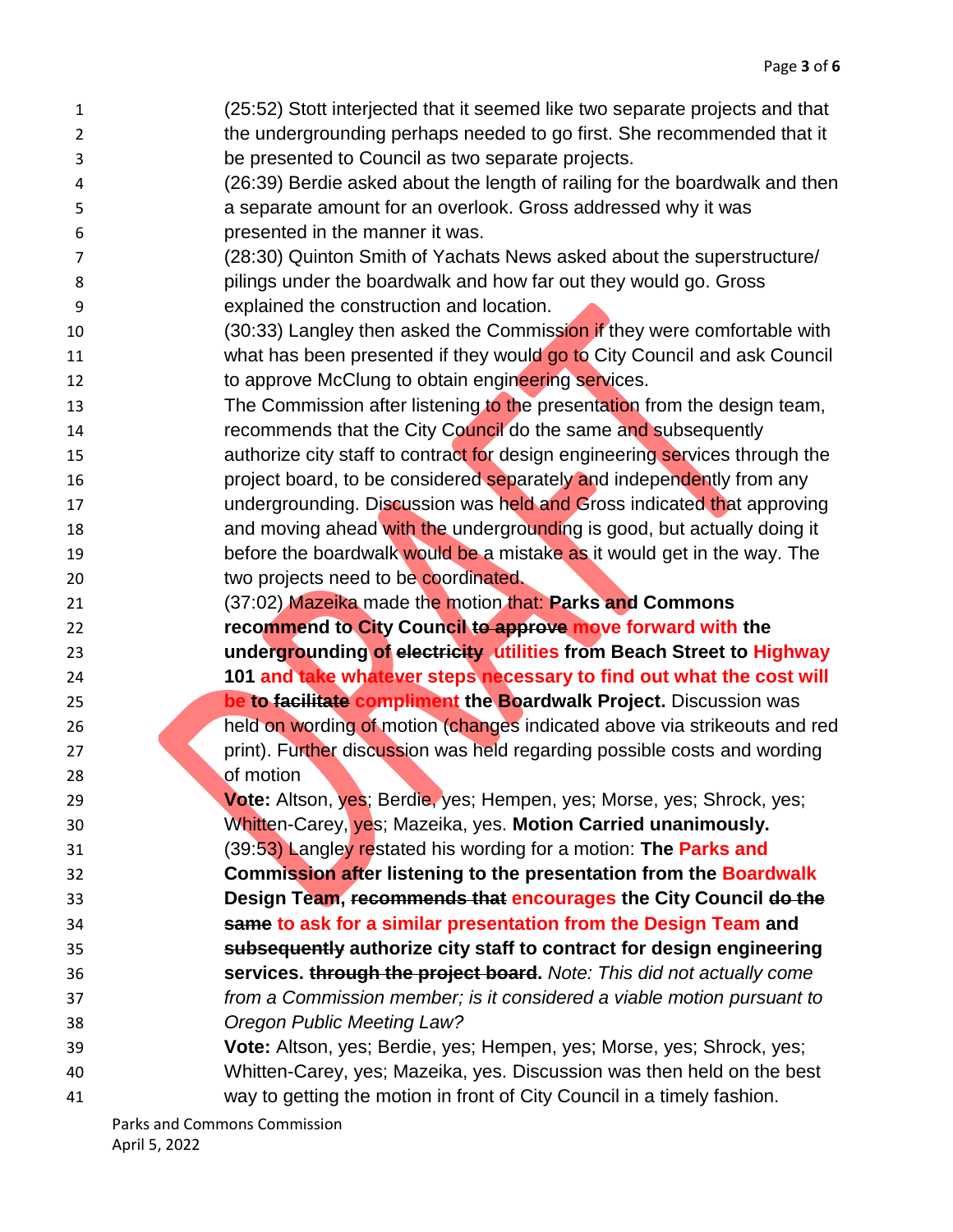| 1              |     | (42:53) Hempen thanked the Design Team for the many hours they put                  |
|----------------|-----|-------------------------------------------------------------------------------------|
| $\overline{2}$ |     | into the Boardwalk Project and advised they did a great job.                        |
| 3              |     | C. Little Log Church                                                                |
| 4              |     | (43:36) Mazeika advised he has heard nothing from the City and Miller               |
| 5              |     | also advised he has heard nothing. He asked to set up a meeting with                |
| 6              |     | Mazeika and Lambert on how to go forward. Gross interjected he has                  |
| 7              |     | been talking with Lambert regarding structural evaluation of the church.            |
| 8              |     | Discussion was held on the value of another structural evaluation. Gross            |
| 9              |     | advised the last evaluation was apparently not structural and he felt the           |
| 10             |     | costs associated with rehabilitating that structure seem out of line. Miller        |
| 11             |     | also advised that fund raising for this year has already exceeded what was          |
| 12             |     | raised last year.                                                                   |
| 13             |     | (46:11) Berdie indicated there was now a porta potty at the Little Log              |
| 14             |     | Church, assuming it was placed there due to human waste being a                     |
| 15             |     | problem. He also mentioned there was someone camping out in the front               |
| 16             |     | doorway making it "visually unappealing". Discussion held on how to deal            |
| 17             |     | with the issue. Smith brought up code enforcement and it should be                  |
| 18             |     | handed off to the City Coordinator and Facilities Manager. Further                  |
| 19             |     | discussion was held regarding unhoused camping in the wetlands and                  |
| 20             |     | other places.                                                                       |
| 21             | IV. | <b>ONGOING BUSINESS</b>                                                             |
| 22             |     | <b>A. Pocket Parks</b>                                                              |
| 23             |     | (49:31) Mazeika advised he spoke with the archaeologist and was told it             |
| 24             |     | was about a week out from filing for permits.                                       |
| 25             |     | 1. Plant Pickup and storage                                                         |
| 26             |     | (50:43) Berdie advised he needs help, picking up plants on April 15 <sup>th</sup> . |
| 27             |     | The nursery suggested getting 2x4s for put in the van to help separate              |
| 28             |     | levels of plants and then delivering them to Beavercreek Nursery.                   |
| 29             |     | Giving Berdie their key code so he can go weekly to insure the                      |
| 30             |     | irrigation system is working. Discussion on commission members                      |
| 31             |     | helping get plants and supply 2x4s. Discussion held regarding                       |
| 32             |     | MidCoast Watershed and the great volunteers in Yachats that also go                 |
| 33             |     | outside their community.                                                            |
| 34             |     | 2. Archaeology Study                                                                |
| 35             |     | (55:04) Mazeika indicated that information from the archaeologist                   |
| 36             |     | indicates he should hear back from SHPO by the middle of May and be                 |
| 37             |     | able to start the archaeology on the pocket parks. Asked about                      |
| 38             |     | discussing benches and signs.                                                       |
| 39             |     | (55:33) Whitten-Carey said she never got feedback from her last                     |
| 40             |     | presentation so she and Shrock have questions. She presented a                      |
| 41             |     | mockup of a cliff edge danger sign. It was determined that multiple bids            |
|                |     | Parks and Commons Commission                                                        |

April 5, 2022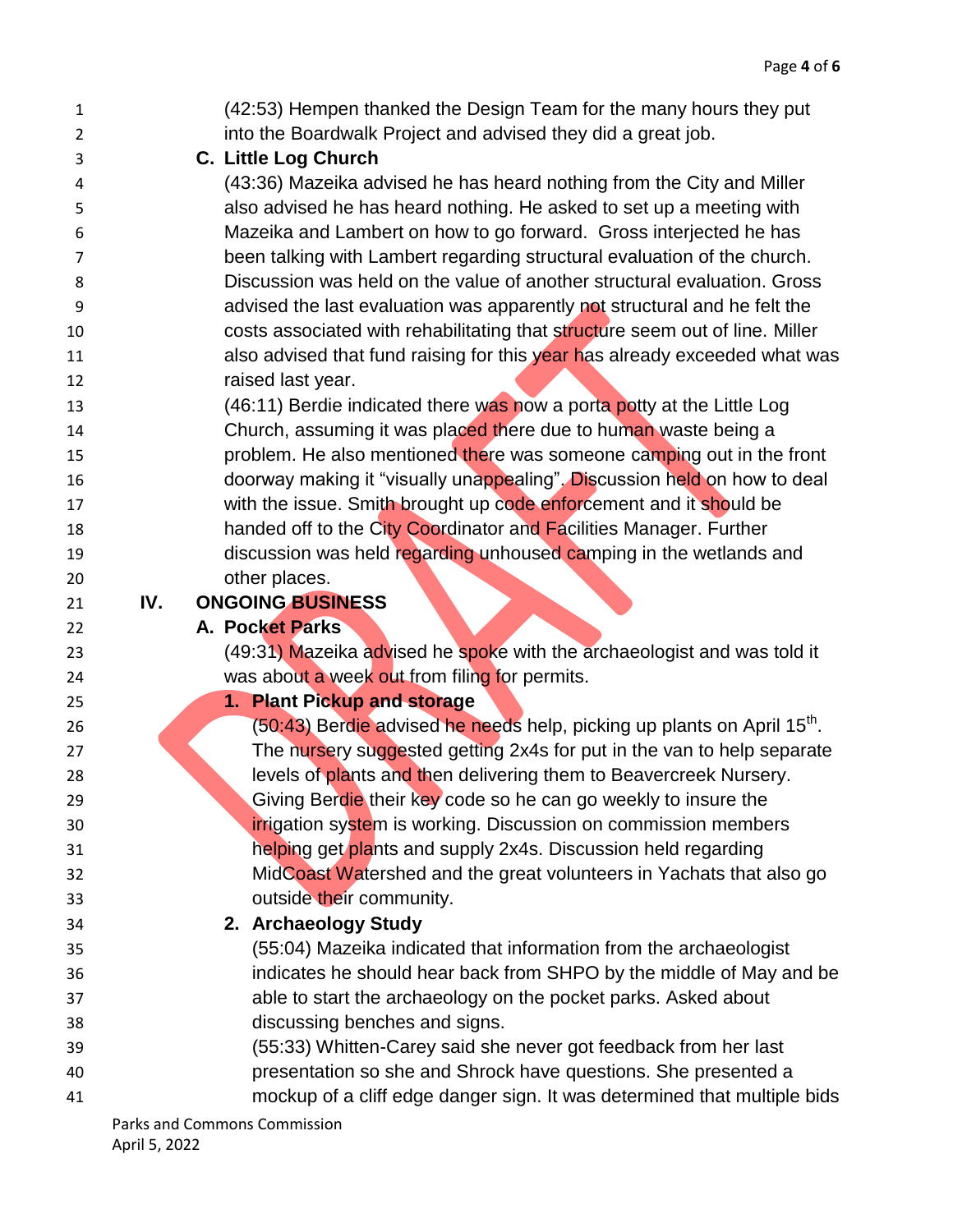| 1              | are not required for a project like this. She also presented a sign for       |
|----------------|-------------------------------------------------------------------------------|
| $\overline{2}$ | Peace Park, since on maps it is called Oceanview. Berdie advised              |
| 3              | Whitten-Carey that she could investigate price and recommend a                |
| 4              | vendor but the final decision comes from the City.                            |
| 5              | (1:00:52) Hempen advised Morse, Berdie and he have a good idea                |
| 6              | what they want to recommend for benches as to size, if they are good          |
| 7              | size for discouraging sleeping, how they would last in the environment        |
| 8              | and they can make a firm recommendation at the next meeting. Berdie           |
| 9              | said the main thing is if they need to be reinforced into the ground is       |
| 10             | that a SHPO question so that will make a difference in what they              |
| 11             | select. Whitten-Carey asked if archaeology would also affect putting          |
| 12             | stakes in the ground for the signs. She then asked about time frame.          |
| 13             | Berdie thought the benches and signs could proceed so they would be           |
| 14             | ready after the archaeology report came through.                              |
| 15             | (1:04:03) Altson asked if the benches for the boardwalk would be the          |
| 16             | same or complimentary to the pocket park benches. Discussion                  |
| 17             | ensued, especially getting styles that discourage sleeping on them.           |
| 18             | <b>B. COMMONS PAINTING</b>                                                    |
| 19             | 1. Interior Update                                                            |
| 20             | (1:09:18) Mazeika asked if Whitten-Carey has heard any more from              |
| 21             | SeaRose. He knows the family was dealing with Covid but thinks they           |
| 22             | are back to work now. She has not heard anything further. She advised         |
| 23             | what information she did have regarding the painting. Whitten-Carey           |
| 24             | indicated she was frustrated as there are repairs and such that need to       |
| 25             | be done while SeaRose is there "with paint in their hands" and none of        |
| 26             | them have been done. SeaRose also wanted to know the schedule for             |
| 27             | the Commons to make sure they work around them. Discussion was                |
| 28             | held regarding Big Band on the 7 <sup>th</sup> and things being stored on the |
| 29             | stage.                                                                        |
| 30             | $(1:13:40)$ Shrock talked about the wonderful communication they              |
| 31             | Commission had with Heather Hoen and if that was going to picked up           |
| 32             | by the new person. Also felt that the Facilities Manager and City             |
| 33             | Coordinator should sit in on these meetings to facilitate                     |
| 34             | communication.                                                                |
| 35             | (1:17:02) Hempen brought up that there was no resolution regarding            |
| 36             | the Big Band using the Commons on the $7th$ and what was going to             |
| 37             | happen with items stored on the stage. Mazeika indicated he didn't            |
| 38             | want to get involved with it. Discussion on lack of communication.            |
| 39             | (1:19:32) Morse suggested putting together a list of what the                 |
| 40             | Commission needs from a facilities manager and ask that one of those          |
| 41             | things be that they attend the monthly Commission meetings. This led          |
|                |                                                                               |